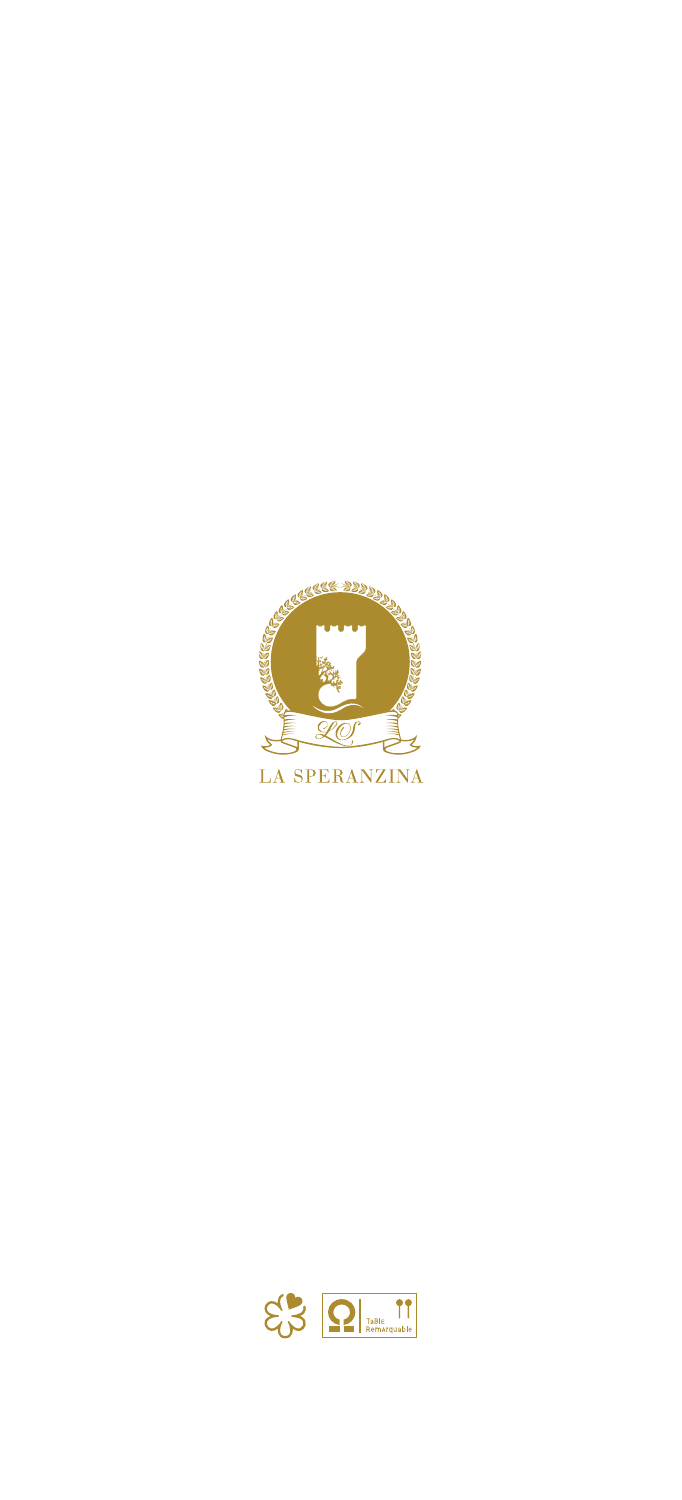



### SUBSTANCES AND PRODUCTS THAT CAUSE ALLERGIES O INTOLERANCES

- 1. Cereals containing gluten, namely: wheat, rye, barley, oats, spelt, kamut or their hybridised strains and products thereof.
- 2. Crustaceans and products thereof.
- 3. Eggs and products thereof.
- 4. Fish and products thereof.
- 5. Peanuts and products thereof.
- 6. Soybeans and products thereof.
- 7. Milk and products thereof (including lactose).
- 8. Nuts namely: almonds (Amygdalus communis L), hazelnuts (Corylus avellana), walnuts (Juglans regia), cashews (Anacardium occidentale), pecan nuts (Carya illinoinesis (Wangenh.)K. Koch), Brazil nuts ( Bertholletia excels), pistachio nuts (Pistacia vera), Macadamia or Queensland nuts Macadamia ternifolia), and products thereof, expect for nuts used for making alcoholic distillates including ethyl alcohol of agricultural origin.
- 9. Celery and products thereof.
- 10. Mustard and products thereof.
- 11. Sesame seeds and products thereof.
- 12. Sulphur dioxide and sulphites at concentrations of more than 10 mg/ kg or 10 mg/litre in terms of the total  $\mathrm{SO}_2$  which are to be calculated for products as proposed ready for consumption or as reconstituted according to the instructions of the manufacturers.
- 13. Lupin and products thereof.
- 14. Molluscs and products thereof.

## THE NUMBERS NEXT TO THE SINGLE DISCHES REFER TO THE LIST MENTIONED ABOVE.

### ACCOMPANYING OUR FINGER FOOD…

| Franciacorta DOCG dosage 2 gr/lt<br>"Blanc de Blancs", Cavalleri<br>(Chardonnay) | $\epsilon$ 1.5 |
|----------------------------------------------------------------------------------|----------------|
| Champagne Le Mesnil sur Oger<br>"Blanc de Blancs", Delamotte<br>(Chardonnay)     | € 20           |
| Lugana DOC<br>"Vitium", Armea, 2020<br>(Turbiana)                                | $\epsilon$ 10  |
| A. Poully-fumé C.<br>"Terres Blanches", Domaine du Bouchot, 2020<br>(Sauvignon)  | $\epsilon$ 15  |

#### THE WATERS…

| Oxigenia<br>(Water enriched whit ozone, still/sparkling, $R.F. \leq 172 > MG/L$ ) |   |  |
|-----------------------------------------------------------------------------------|---|--|
| Lurisia<br>(Still or sparkling water R.F. $34,8$ MG/L)                            | € |  |
| Perrier<br>(French sparkling water R.F. 479 MG/L)                                 | € |  |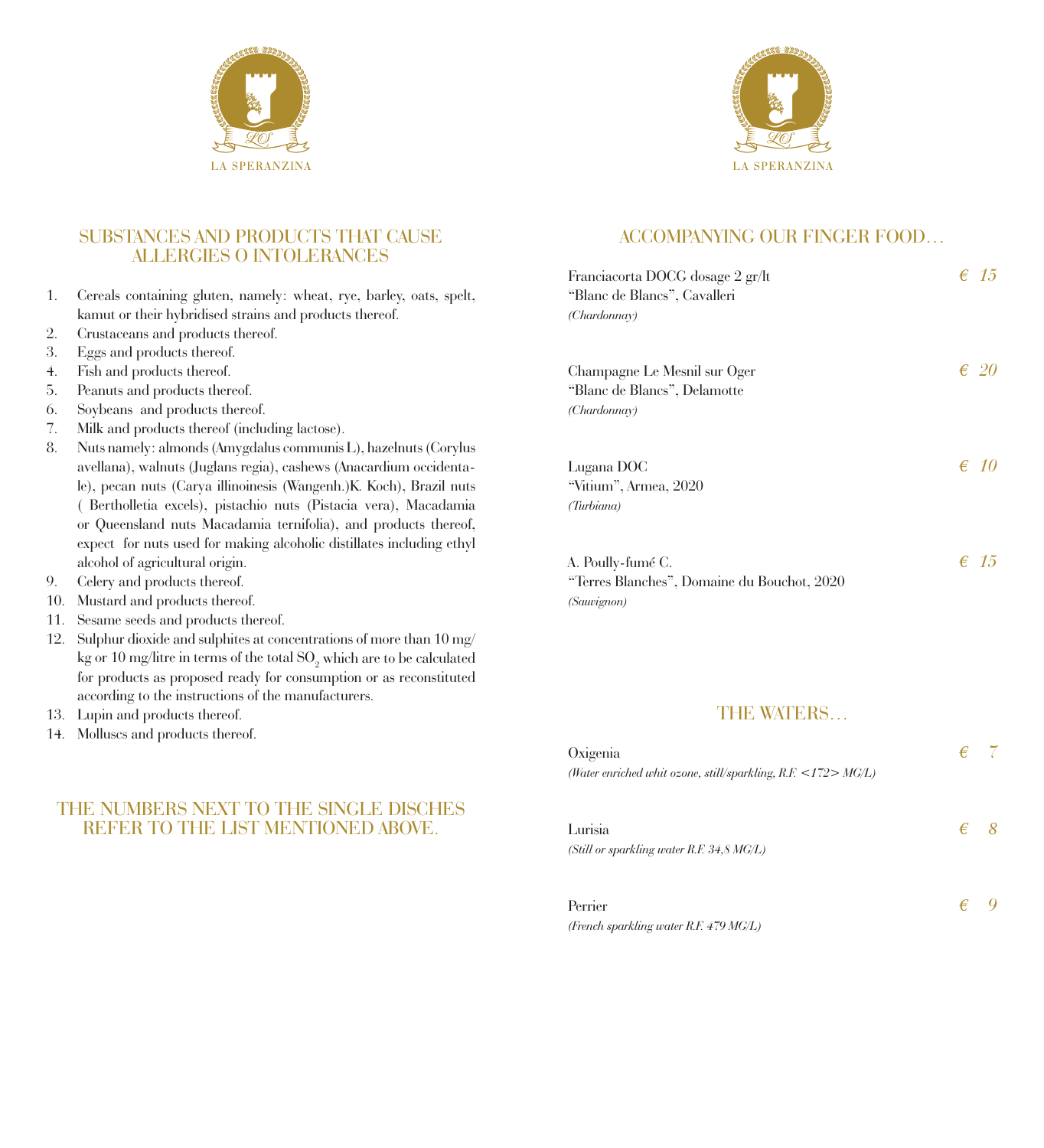DEGUSTATION MENU "Our history…" *(For the whole table only) € 110 per person with five courses € 130 per person with seven courses Available at lunch until 2:00 p.m., dinner until 10:00 p.m.*

*Since 2008* Crispy scampi and sea bass, lemon, chive, *fruit and vegetables (1-2-4-9)*

*Since 2020* Tartare of scallops "*pizzaiola style*" *(4-7-14)*

*Since 2012* Tortelli with gorgonzola and mascarpone, Breton lobster, walnuts *(1-2-3-7-8-9)*

*Since 2017* Broiled Morone fish, braised roman lettuce and its sour sauce *(4-5-6)*

Pre dessert

*Since 2019* Apricot Clafoutis, apricot sorbet and creamy almond *(1-3-7-8)*

Small sweet delicacies *(1-3-7-8)*

#### *In addition, if you like:*

*Since 2020* Lukewarm spaghetti salad, smoked butter, apple extract, oyster and caviar *(1-3-4-9-14)*

*Since 2021* Chicken *"à l'ancienne"*, roasted corn, milk of corn, caramelized pop-corn *(7-9)*

## DEGUSTATION MENU "Today…"

*(For the whole table only) € 130 per person with seven courses € 150 per person with nine courses Available at lunch until 1:30 p.m., dinner until 9:30 p.m.*

An exciting menu in the name of experimentation, but also connected with tradition, created by our chef Fabrizio Molteni who always discovers new ingredients and finds original techniques for combining them in his food preparation.

Shiso, local beef Garronese knife beaten flavored with chopped bacon, beet, ponzu gel and bergamot cream *(5-6)*

Lobster and Guinea fowl, lettuce heart with aurora sauce and shellfish *(2-3-5-7)*

Mezze maniche pasta in fennel umami, sardines, raisins soaked in honey, dill *(1-3-4-5-8)*

"Vertical Rice" *(Risotto, sumiso, lemon, black garlic, vegetal gravy, burned leek) (5-6-7-11)*

Monk fish *"à la poele"*, spinaches, foie gras, pine corn and Pèrigord sauce *(3-4-5-6-7-8)*

Roasted loin of lamb Te Mana, pissenlit, mentaiko and almond *(4-7-8)*

The Babà… chartreuse, apple in osmose, apple and verveine sorbet *(1-3-7)*

### *In addition, if you like:*

Summer 2022 Katsu-Sando of aubergine Parmigiana *(1-3-5-6-7)*

*The menu might be changed according to the offers of the market*

*Cover € 9*

Bitter chocolate 72%, milky chocolate and passion fruit, crunchy gianduja *(3-6-7-8)*